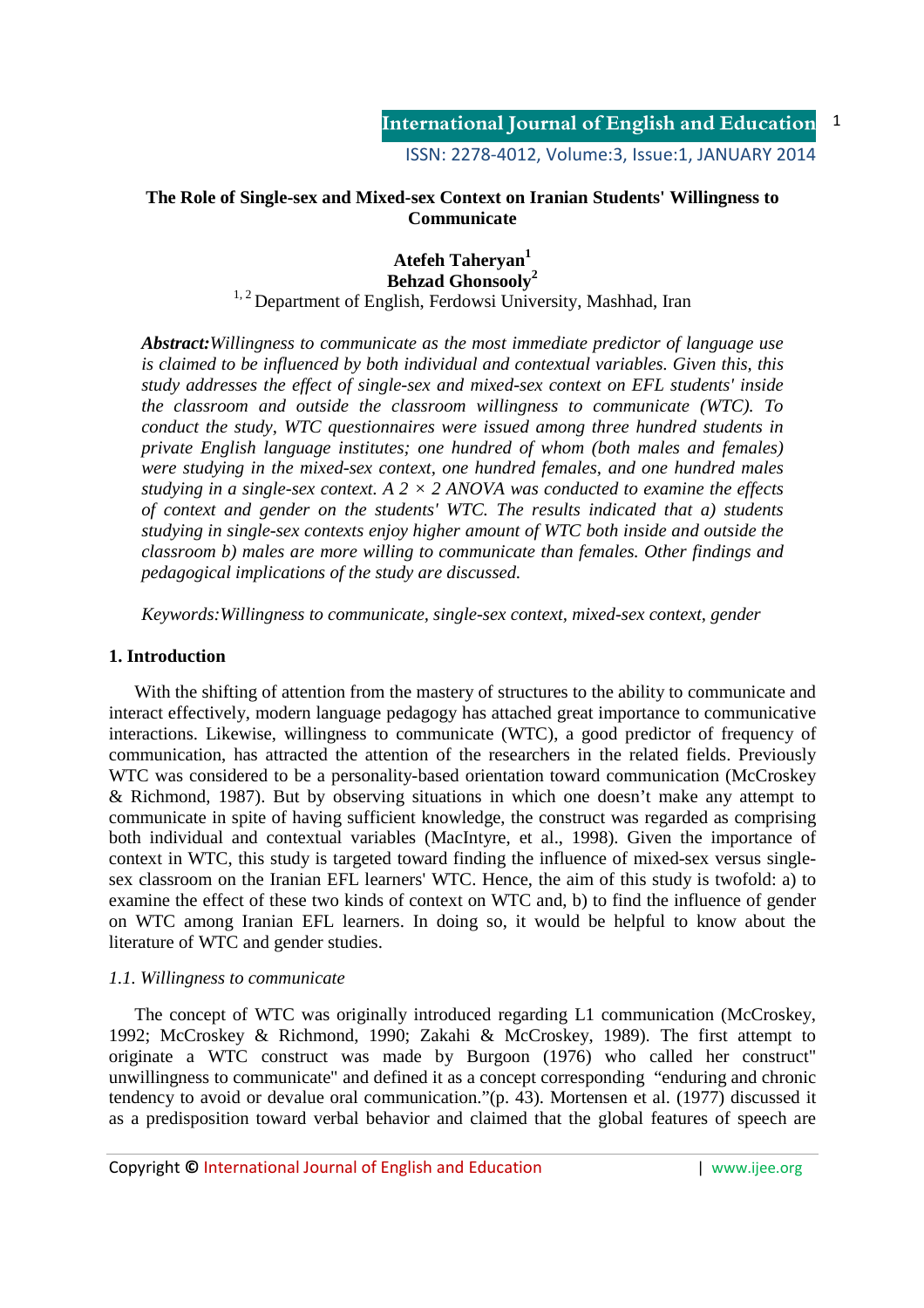2

ISSN: 2278-4012, Volume:3, Issue:1, JANUARY 2014

consistent across situations. Taking a behavioral approach toward WTC, McCroskey and Richmond (1982) proposed the shyness model and defined it as the tendency to be timid and reserved and to do less talking. These models consider WTC as a trait-like predisposition which means that an individual's WTC is constant and enduring in different situations and with different interlocutors.

Considering WTC in second or foreign language context required a more general and multidimensional construct due to the great difference in L2 users' communicative competence and social factors influencing L2 use (MacIntyre et al., 1998; Cao & Philip, 2006). Therefore, WTC was no longer considered as just a trait-like construct and was proposed to have dual characteristics at both trait (internal) and state (external) levels (MacIntyre et al., 1998). Trait L2WTC reflects a stable and enduring predisposition toward communication, whereas state L2WTC is situated in specific context and depends on it (Peng & Woodrow, 2010).

Therefore, with conceptualizing the pyramid model of WTC, MacIntyre et al. (1998) defined L2WTC as "a readiness to enter into discourse at a particular time with a specific person or persons, using a L2" (MacIntyre et al., 1998, p. 547). This six layer model merges social and individual context, affective cognitive context, motivational propensities, situated antecedents, and communication behavior; with the first three layers representing situation-specific influences on WTC at a given moment in time and the other farther three layers demonstrating stable influences on WTC. L2 use is at the top of the pyramid as the first layer and WTC as the most immediate determinant of L2 use (Cle´ment et al., 2003; MacIntyre et al., 1999) is situated at the second layer followed by desire to communicate with a specific person and state communicative self-confidence (third layer). The forth layer contains the motivational propensities consisting of interpersonal motivation, intergroup motivation and L2 self-confidence. The two final layers are intergroup attitudes, social situation and communicative competence (fifth layer) and intergroup climate and personality (sixth layer). Regarding this model, the fundamental role of context is very apparent as contextual variables are considered as the immediate factors that drive someone to initiate the communication, however; one cannot deny the influence of individual variables since they are regarded as a base or foundation for the rest of the variables.

 Placing desire to communicate with a specific person and state communicative selfconfidence as the most immediate predictors of WTC, MacIntyre et al. (1998) state that desire to communicate with specific persons results from a combination of interindividual and intergroup motivations and that this desire is influenced by affiliation. According to Lippa (1994) affiliation often takes place with persons who are physically nearby, persons who are encountered frequently, physically attractive persons, and those who are similar to us in a variety of ways (cited in MacIntyre et al., 1998). Regarding these, single-sex and mixed –sex classrooms can have a variety of effects on one's WTC since one's motivation to communicate can be influenced by being placed in these two contexts or his/her affiliation may grow stronger or get weaker and so their desire to initiate a communication. As students of the same sex have more things in common and are more similar to each other, they may develop a stronger affiliation with each other. Besides, affiliation itself is influenced by the group tension, hence by being in a mixed-sex group, the group tension may just elaborate leading to lack of desire to communicate.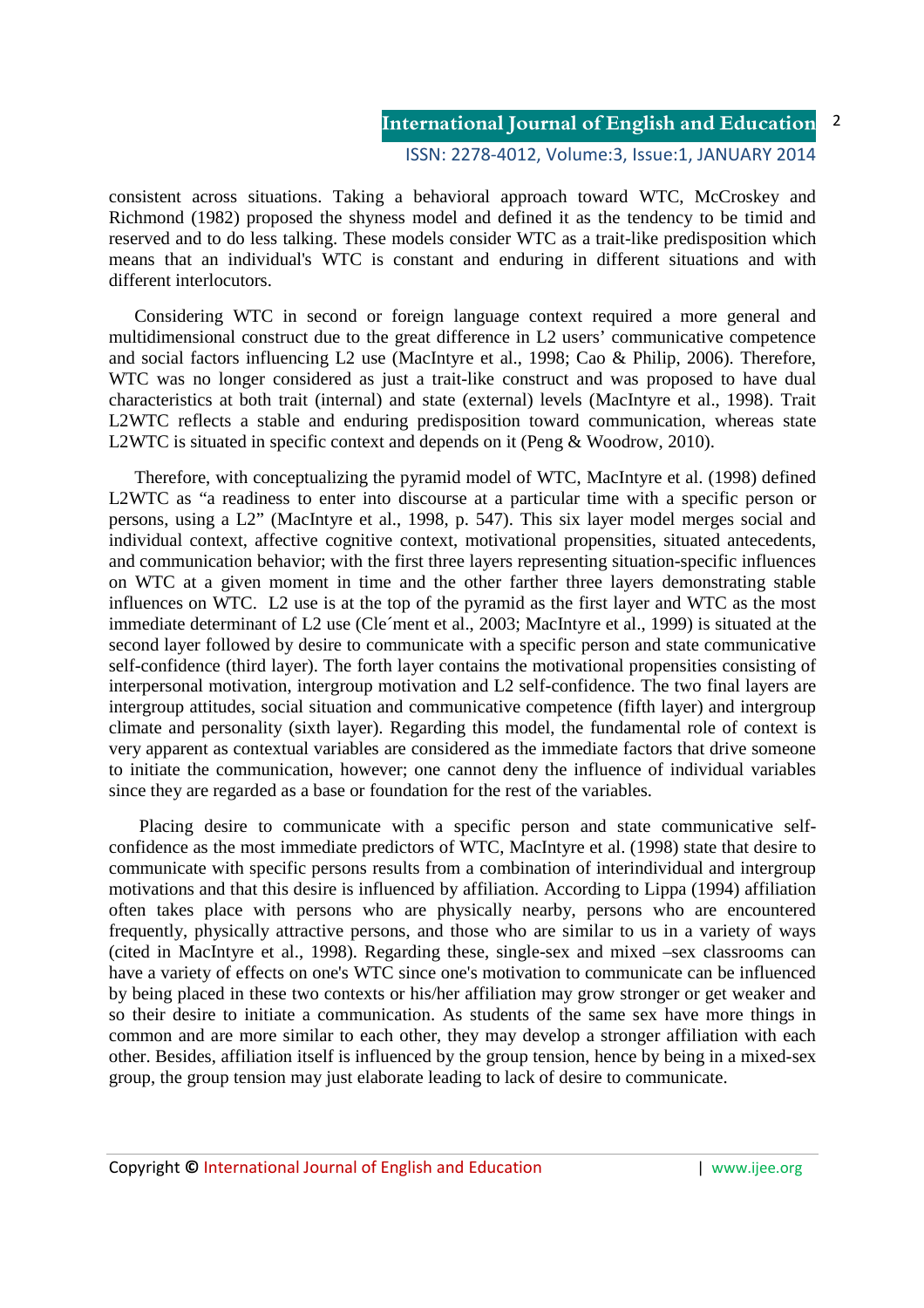These situational determinants are followed by motivational propensity which is believed to be based on the affective and cognitive contexts of intergroup interaction. Single and mixed-sex classrooms influence the affective aspect of interactions as well. Learning English in these two different contexts may influence students' motivation and state self-confidence which are indirectly affect one's WTC.

While lots of researches have been conducted on the relationship of different individual characteristics such as personality, attitudes, self-confidence, motivation, language anxiety and communicative competence on WTC (Ghonsooly et al., 2012; MacIntyre & Charos,1996; MacIntyre & Cle´ment, 1996; MacIntyre et al., 2001;McCroskey & Baer, 1985; McCroskey & Daly, 1987; McCroskey and McCroskey, 1986; McCroskey & Richmond, 1987,1990, 1991; Yashima, 2002), there are few studies on the influence of sex on WTC ( Baker & MacIntyre,2000; MacIntyre et al., 2002). Some studies have examined the effect of different contextual variables such as the amount of exposure to an L2 in classroom learning contexts (Yashima & Zenuk-Nishide, 2008), the ethnolinguistic vitality of the group (Clément, et. al., 2003), the group size, familiarity with interlocutors, interlocutors' participation, familiarity with topics under discussion, medium of communication and cultural background (Cao & Philp, 2006), but the effect of mixed versus single-sex classroom has not been examined yet.

 As mentioned before most of the factors contributing to WTC are influenced by the context in which the individual tends to initiate communication. Therefore, investigating the role of each context on WTC seems quite helpful. This study aims at finding the efficient context which drives one to initiate communication rather than inhibit him.

### *1.2. Single-sex Vs. Mixed-sex Classroom*

The question of single-sex or mixed-sex context has been a long discussed issue. In the past few decades, extensive controversial studies have been carried out on the effects of single-sex and mixed-sex classrooms and schools on students' achievements. But the number of studies examining the effect of these contexts on language learning is handful.

Despite the large numbers of studies on this issue, no general agreement has been reached. Some studies favor single-sex context (Barton, 1998; Chambers, 2005; Cheng et al., 1995; Woodward et al., 1999, 2002) while the others advocate mixed-sex one (Marsh*,* 1989; Price, 1993; West & Hunter, 1993). However, there are a number of studies reporting no difference in achievement of single and mixed context (Miller & Dale, 1974; Rutter et al., 1979).

In an 18 years longitudinal study, Brutsaert and Houtte (2002) demonstrated consistent tendencies for pupils in single-sex classroom to outperform their peers in coeducational classroom. These pupils had greater success in the national School Certificate examinations, higher Burt reading scores and greater school retention.

Sax et al. (2009) collected data from 6,842 women who graduated from 250 all-girls high schools, and 19,327 women graduated from 2,047 coeducational high schools. The study found that women graduates of single-sex schools exhibited higher academic engagement and were more likely to engage in group study than their coeducational counterparts; they were also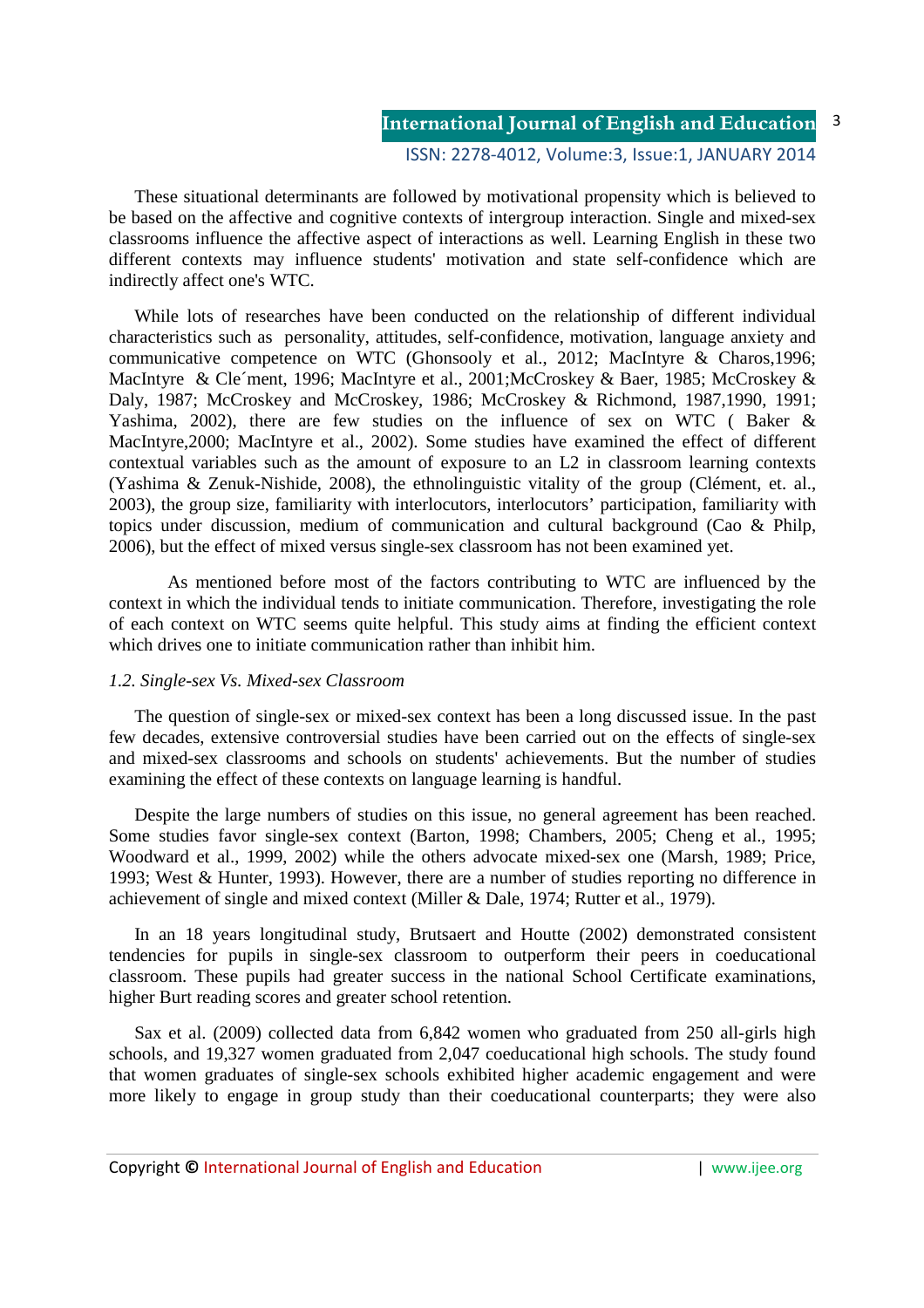reported more time talking with teachers outside of class. They showed higher self-confidence in their academic ability, their speaking, and writing.

As Brutsaert (2001) claims, single-sex school girls show considerably lower levels of stress than their co-educational counterparts. Chambers (2005) reported that male students were less embarrassed in the absence of girls and could talk to each other in the target language "without feeling stupid" (p.50).

 One reason can be the absence of opposite sex, in this case there exists a less competitive environment which lowers students' anxiety and consequently raises their self-image and selfconfidence. As mentioned before self-confidence correlates with perceived competence, therefore with the increase in self-confidence, students perceive themselves competent enough and they feel motivated to initiate a communication. This is consistent with Monaco & Eugene's claim (1992) that an increase in confidence contributes to academic success and vocational motivation.

 In a mixed-sex environment the presence of the other sex creates a kind of peer pressure. Burgess (1990) suggested that achievement, self-esteem and willingness to take an active role are endangered in mixed schools (cited by Robinson & Smithers, 1999).

There are a lot of studies which claimed that females take greater advantage of single-sex classrooms (Carpenter & Hayden, 1987; Finn, 1980; Fisher, 1994; Gass & Varonis, 1986; Kreienbaum, 1995; Lirgg, 1994; Mahony, 1985; Marsh, 1989, 1991; Riordan, 1985, 1990; Rowe, 1988; Sax et al., 2009; Shmurak, 1998; Thompson, 2003) whereas males get more benefit from mixed-sex classes (Gass and Varonis, 1986; Pica et al., 1989; Shehade, 1999) regarding their general educational achievements.

A limited number of studies have investigated the effect of sex on WTC. For example, MacIntyre et al. (2002) reported a small sex difference in a way that girls show an increase in WTC and decrease in anxiety in higher grades in comparison to boys. MacIntyre et al. (1999) likewise noted that male students showed the least positive attitudes toward learning French and female students showed higher endorsement of 3 of the 4 language learning orientations.

Regarding this, it should be taken into account that some gender differences are socioculturally bound (Shehadeh, 1999). It is the society which defines opposite sex relationship. In other words, in some cultures males and females can communicate freely, but in others, there may exist some special framework for such relationships. Iran is an Islamic country and since Islam dictates that the sexes remain separate from puberty (Haw, 1994; Osier & Hussain, 1995; Shaikh & Kelly, 1989), schools are single-sex from primary school to high school and just universities have mixed-sex classes. English is taught in schools as a subject from junior high school with the emphasis on reading skills and structures. Since speaking and communicating in English is not practiced in public schools, many students take English courses in private institutes which provide them with enough opportunities to interact and speak in English. Thus these institutes have a fundamental role in the education of Iranian English language learners. Unlike public schools, private language institutes are held both in single-sex and mixed-sex form. In Iran, English is learned as a foreign language, so private language institute classrooms are the only places for the language learners to interact in English. Due to the importance of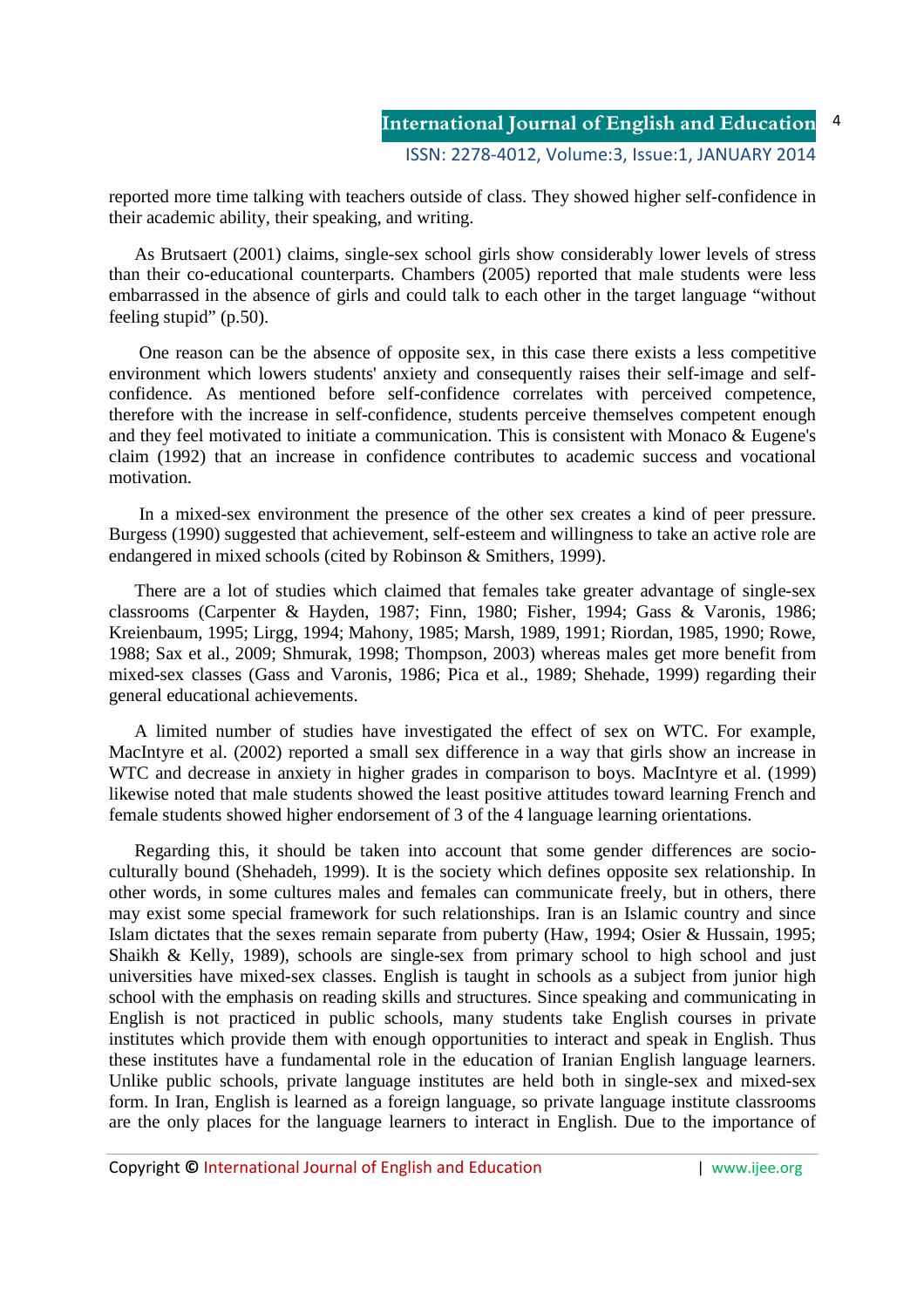language learning and the mushrooming of different language institutes, finding the most effective context on WTC seems essential and helpful, especially with regard to the major context of education in Iran.

#### *1.3. Research questions*

Given the rare number of research on this topic, the current study attempts to find answers to these questions:

- 1) Do single-sex and mixed-sex contexts influence WTC inside and outside of the classroom?
- 2) What is the effect of gender on WTC?

#### **2. Method**

#### *2.1. Participants*

The participants of this study were selected randomly from two different English language learning contexts. The data were collected from 300 advanced English language learners (100 females and 100 males learning English in a single-sex context and 100 students – 36 males and 64 females- learning English in a mixed-sex context) in different private language institutes in Mashhad, Iran. Their mean age was 19.9 years and the mean length of exposure to the English language in a classroom setting was 6.3 years. All of the four language skills, specially speaking, are worked on and emphasized in these institutes. They were all at the advanced levels, so competent enough to communicate in English. None of the participants had the experience of living or studying abroad, so this factor which could influence their responses to the items for outside the classroom was controlled.

#### *2.2. Instrumentation*

For measuring students' willingness to communicate a modified version of the likert-type questionnaire developed by MacIntyre et al. (2001) was administered. This questionnaire includes two sections for measuring one's WTC both inside the classroom and outside the classroom. Both sections comprise 27 items entailing speaking, reading, writing and listening comprehension. Students rated each item in a range from 1 to 5 (1 = almost never willing, 2 = sometimes willing,  $3 =$  willing half of the time,  $4 =$  usually willing, and  $5 =$  almost always willing) according to their WTC in each situation.

Reliability checks on the questionnaire yielded alphas for speaking (8 items,  $\alpha = .82$ ), comprehension (5 items,  $\alpha = .81$ ), reading (6 items,  $\alpha = .83$ ), and writing (8 items,  $\alpha = .86$ ) for inside the classroom and for outside the classroom: speaking (8 items,  $\alpha = .87$ ), comprehension (5 items,  $\alpha = .89$ ), reading (6 items,  $\alpha = .90$ ) and writing (8 items,  $\alpha = .91$ ).

At the end of the questionnaire, some open ended questions were posed. The students were asked to write their ideas about the influence of their context of study and any other factors that they believe might influence their WTC.

### *2.3. Procedure*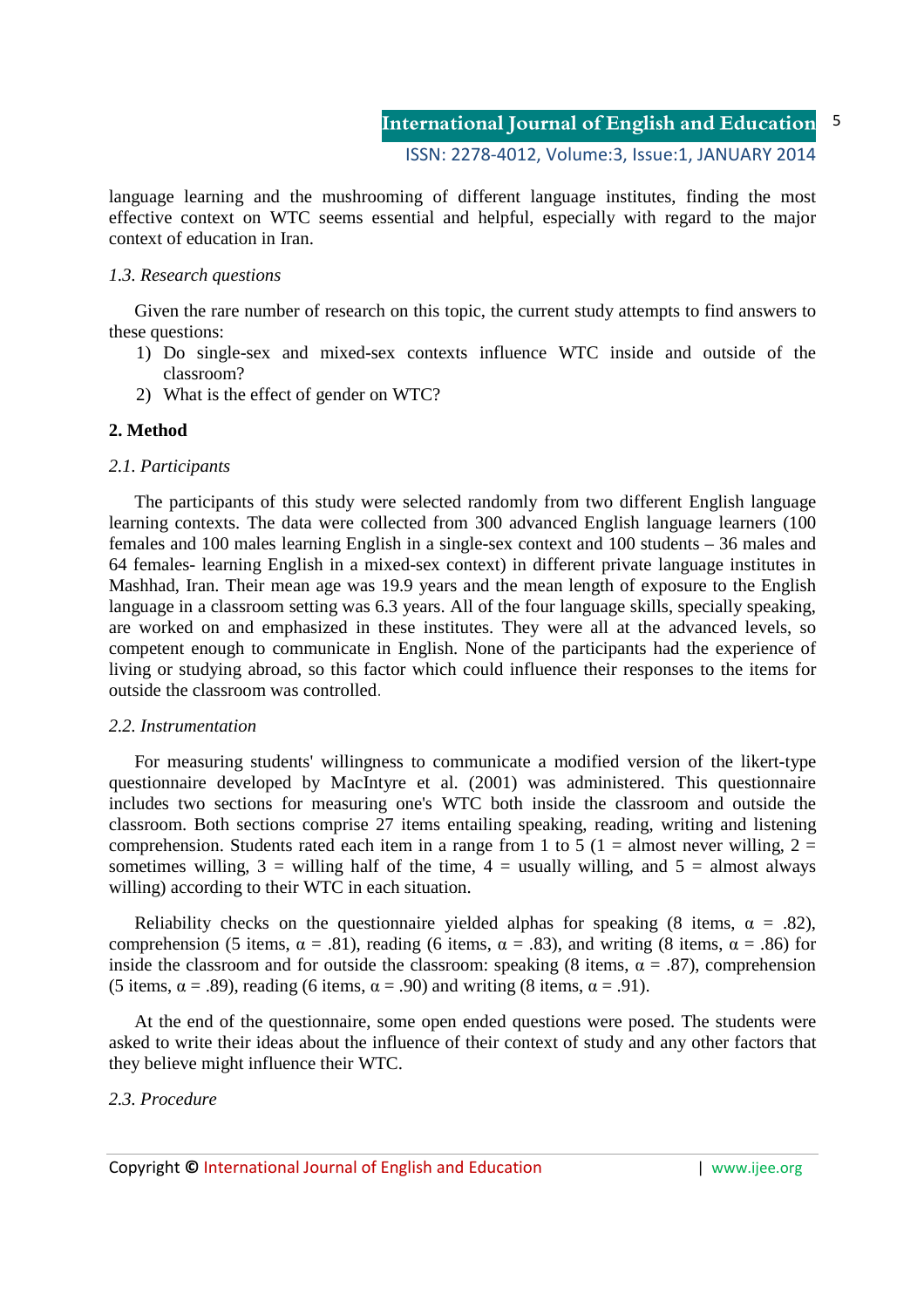The data were collected from different private English language institutes. These institutes are of two kinds; they are either single-sex (only boys' or only girls' classrooms) or mixed-sex (classrooms with both boys and girls). The questionnaires were issued during the class session with the consent of the teachers. For the reason of avoiding wild guesses, no limited time was allocated for filling out the questionnaires. Because the context of study is an EFL one, and that EFL students have no opportunity to speak outside the classroom, the students were asked to just imagine that if they had such chance, what they would do.

### **3. Results**

A 2×2 ANOVA was conducted to determine if the kind of context and gender affect students' WTC inside the classroom. The main effect for the context,  $F(1,296)= 67.073$ ,  $p \le .05$ , was significant indicating that students enjoy more WTC in a single-sex context (M= 92.25) than a mixed-sex context (M=80). Considering single-sex context, males' WTC (M= 98.4) was higher than females' ( $M = 86.10$ ). But in a mixed-sex context the difference in males' WTC ( $M = 79.86$ ) and females' (M= 80.36) was not really significant.

There was also a main effect of the gender,  $F(1,296)= 27.432$ ,  $p \le 0.05$ . This shows that males have higher amount of WTC (M=90.64) than females (M=84.84). Finally, there was an interaction between gender and the context,  $F(1,296)= 12.369$ ,  $p \le .05$ . Therefore, it can be inferred that males and females show different amount of WTC in different contexts. These results are shown in Table 1 below.

| Source                 | df          | F         | Sig. | Partial Eta Squared   Observed Power <sup>b</sup> |       |              |
|------------------------|-------------|-----------|------|---------------------------------------------------|-------|--------------|
| <b>Corrected Model</b> | 3           | 30.801    | .000 | .238                                              | 1.000 |              |
| Intercept              |             | 12261.946 | .000 | .976                                              | 1.000 |              |
| Context                |             | 67.073    | .000 | .185                                              | 1.000 |              |
| Gender                 |             | 27.432    | .000 | .085                                              | .999  | a.           |
| context * gender       | $\mathbf 1$ | 12.369    | .001 | .040                                              | .939  | (Adj<br>.230 |
| Error                  | 296         |           |      |                                                   |       | b. C<br>.05  |
| Total                  | 300         |           |      |                                                   |       |              |
| <b>Corrected Total</b> | 299         |           |      |                                                   |       |              |

## *Table 1 Gender and context effect on inside WTC*

R Squared  $=$  .238 justed R Squared  $=$ .230) Computed using alpha  $=$ 

The same procedure was performed for investigating the effect of context and gender on WTC outside the classroom. As demonstrated by Table 2, the main effect of context,  $F(1,296) = 78$ . 197,  $p \leq 0.05$ , was found to be statistically significant as were the main effect of gender, *F*(1,296)= 34.601,  $p \le 0.05$ , and the interaction between context and gender, *F*(1,296)= 27.461, *p*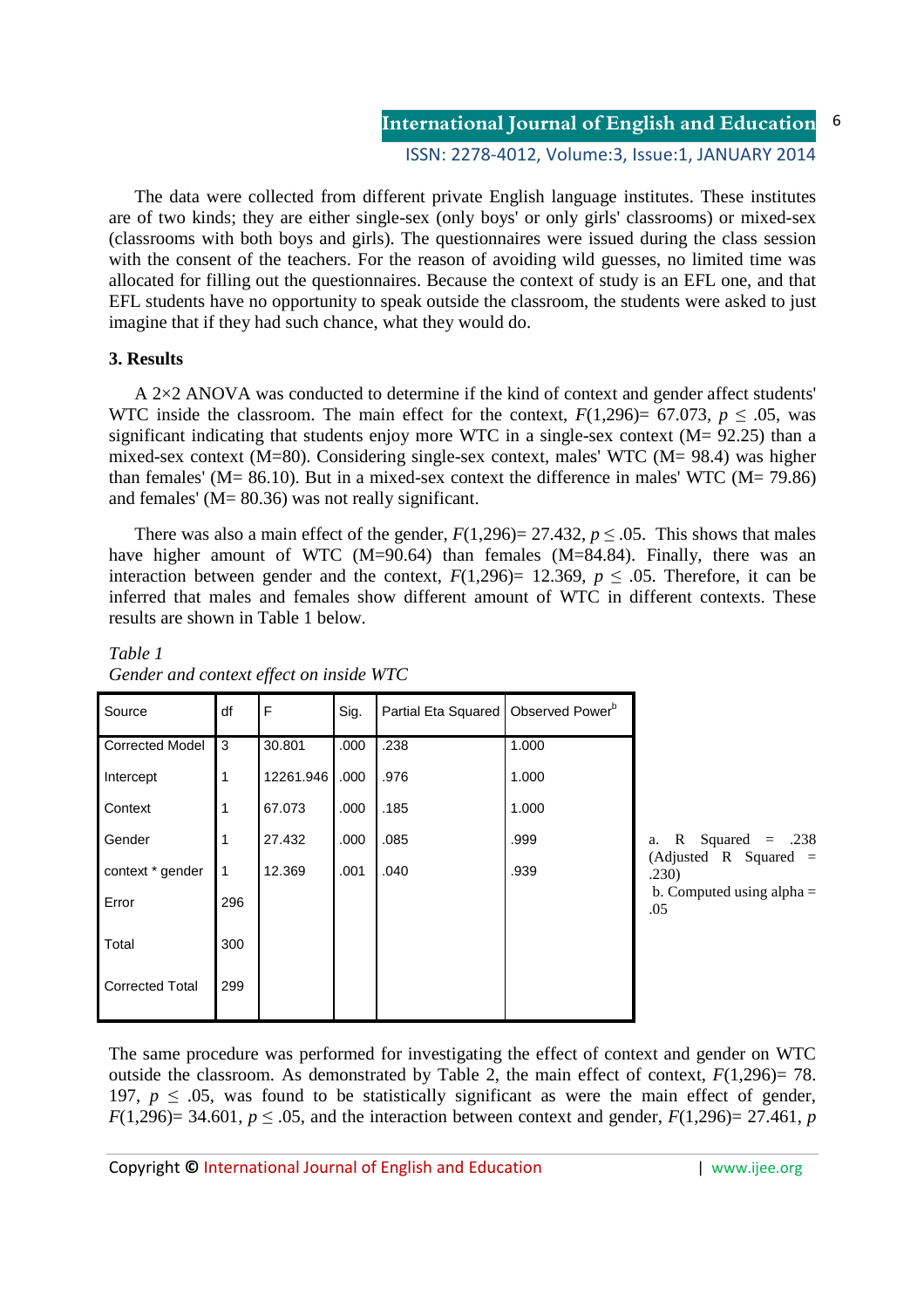#### **International Journal of English and Education** 7

ISSN: 2278-4012, Volume:3, Issue:1, JANUARY 2014

 $\leq$  .05. Regarding the means, males are shown to have higher WTC in single-sex contexts (M= 100.91) than females (M=84.12) while females (M= 81.07) enjoy higher amount of WTC in mixed-sex context outside the classroom in comparison to males  $(M= 76.75)$ . *Table 2* 

| Source                 | df  | F        | Sig. | Partial Eta Squared   Observed Power <sup>b</sup> |       |
|------------------------|-----|----------|------|---------------------------------------------------|-------|
| <b>Corrected Model</b> | 3   | 40.876   | .000 | .293                                              | 1.000 |
| Intercept              | 1   | 9886.913 | .000 | .971                                              | 1.000 |
| context                | 1   | 78.197   | .000 | .209                                              | 1.000 |
| gender                 | 1   | 34.601   | .000 | .105                                              | 1.000 |
| context * gender       | 1   | 27.461   | .000 | .085                                              | .999  |
| Error                  | 296 |          |      |                                                   |       |
| Total                  | 300 |          |      |                                                   |       |
| <b>Corrected Total</b> | 299 |          |      |                                                   |       |

*Gender and context effect on outside WTC* 

a. R Squared  $= .293$  (Adjusted R Squared  $= .286$ )

b. Computed using alpha  $= .05$ 

 Correlation analysis revealed that there is a significant correlation between WTC inside and outside the classroom for all four skills: speaking, reading, writing, and comprehension ( $p <$ .001) which varies from .69 to .78. As suggested by MacIntyre et al. (2001) this overlap among the WTC scales shows some stability in individual differences in the potential for L2 communication.

# **4. Discussion**

This study was undertaken to determine the effect of single-sex and mixed-sex contexts on students' WTC. The significant difference between single-sex and mixed-sex students' WTC tends to suggest that the kind of context has a strong influence on both inside and outside WTC. Students of the single-sex classes were found to be more willing to communicate (both inside and outside the classroom) than their counterparts in mixed-sex classrooms. As suggested by MacIntyre et al. (2001) individuals are more likely to perform a behavior that is approved by others. Both males and females always like to be approved in both their appearance and their actions. Therefore, while exposed to the opposite sex, they cannot focus directly on the classroom task as there are some other things which they concern about. They like to impress each other and concern about how they appear in the eyes of others especially the opposite sex. In the final section of the questionnaires, some students reported that there were a lot of times which they refrained from speaking and talking out their ideas because of the fear of being laughed at or ignored by the other sex. They claimed that these fears prohibited them from developing and mastering language skills especially speaking. This kind of classroom anxiety and fear can lower the students' self-confidence, so they just underestimate their competence and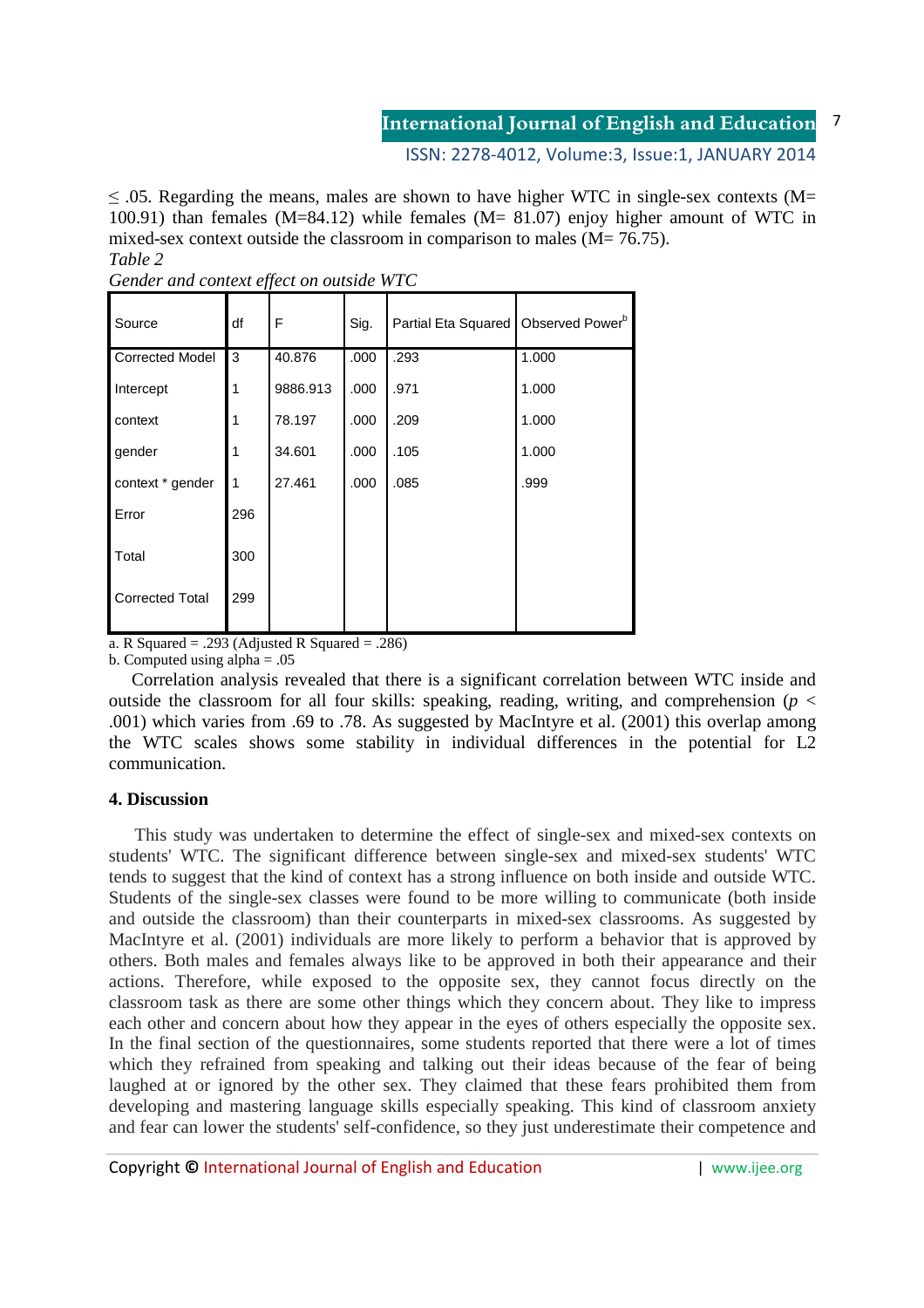# **International Journal of English and Education**

#### ISSN: 2278-4012, Volume:3, Issue:1, JANUARY 2014

prefer not to take the risk of initiating communication. As mentioned before desire to communicate with a specific person and state communicative self-confidence are the most immediate factors influencing one's WTC. It seems that these two factors are endangered in mixed-sex classes. Most of the students stated that in the exposure to the opposite sex they feel a kind of tension because of the differences in worldview and ideas they have with their opposite sex that causes them losing their desire and motivation to speak and communicate.

Besides, males and females are different both physically and mentally. They completely differ in their orientations, attitudes and ways of perceiving the world surrounding them. In a study conducted by Tannen (1990), it was demonstrated that males and females have different communication styles and communication strategies which may result in different strengths and weaknesses in terms of second language learning that might correlate with gender (cited by Shehade, 1999). For example females prefer peer interaction and cooperation in the classroom while males favor teacher-led classrooms and competition rather than cooperation (Chavez, 2000). Hence, single-sex classes may help the students to have an anxiety-free atmosphere which makes them more motivated and self-confident. In the absence of the opposite sex, language learners often report to be more interested in the topic, more confident in their abilities, and less anxious in the foreign language classroom (Barton, 1998, 2002; Chambers, 2005; Mireylees & Thomas, 1998).

Besides males and females have different kinds of learning styles and strategies (Aliakbari & Tazik, 2011; Catalan, 2003; Wehrwein et al., 2006), therefore single-sex classrooms can provide an opportunity to adapt teaching approaches to meet the different learning strategy and style preferences of the students.

As mentioned before society plays an important role in laying down the underlying principles forming males and females relationship. Educating in separated context from the very beginning, Iranian students are not accustomed to working together, especially at the beginning point. This lacking of enough exposure to the opposite sex may lead to gender alienation toward each other and may result in more anxiety and less self-confidence in both sexes when confronting each other in the classroom context. Lack of self-confidence causes students to perceive themselves incompetent and feel anxious which prevent them from speaking and initiating communication.

Although most of the reviewed literature favors females over males in taking greater advantage in single-sex context, the current study shows that in a single-sex context, male students enjoy higher amount of WTC than female students. This contrast can be explained by paying attention to the fact that most of the conducted studies have examined the effect of singlesex and mixed-sex schooling on students' general achievement or subjects rather than language learning. Examining the effect of these contexts on language learning issues can render different results. An Analysis of standardized test scores in British secondary schools, for example, demonstrated that while the students of all-boys schools attained lower levels of achievement in comparison to the students of coeducational schools, their grades in the foreign language classroom are considerably higher than those achieved by students in co-ed schools (Barton, 2002). This is consistent with the findings of Kissau et al. (2009) which indicated that both sexes enjoyed some educational advantages from the single-sex environment in learning Spanish, but the benefits appeared to be greater for the males than the females. Results from the study by Carr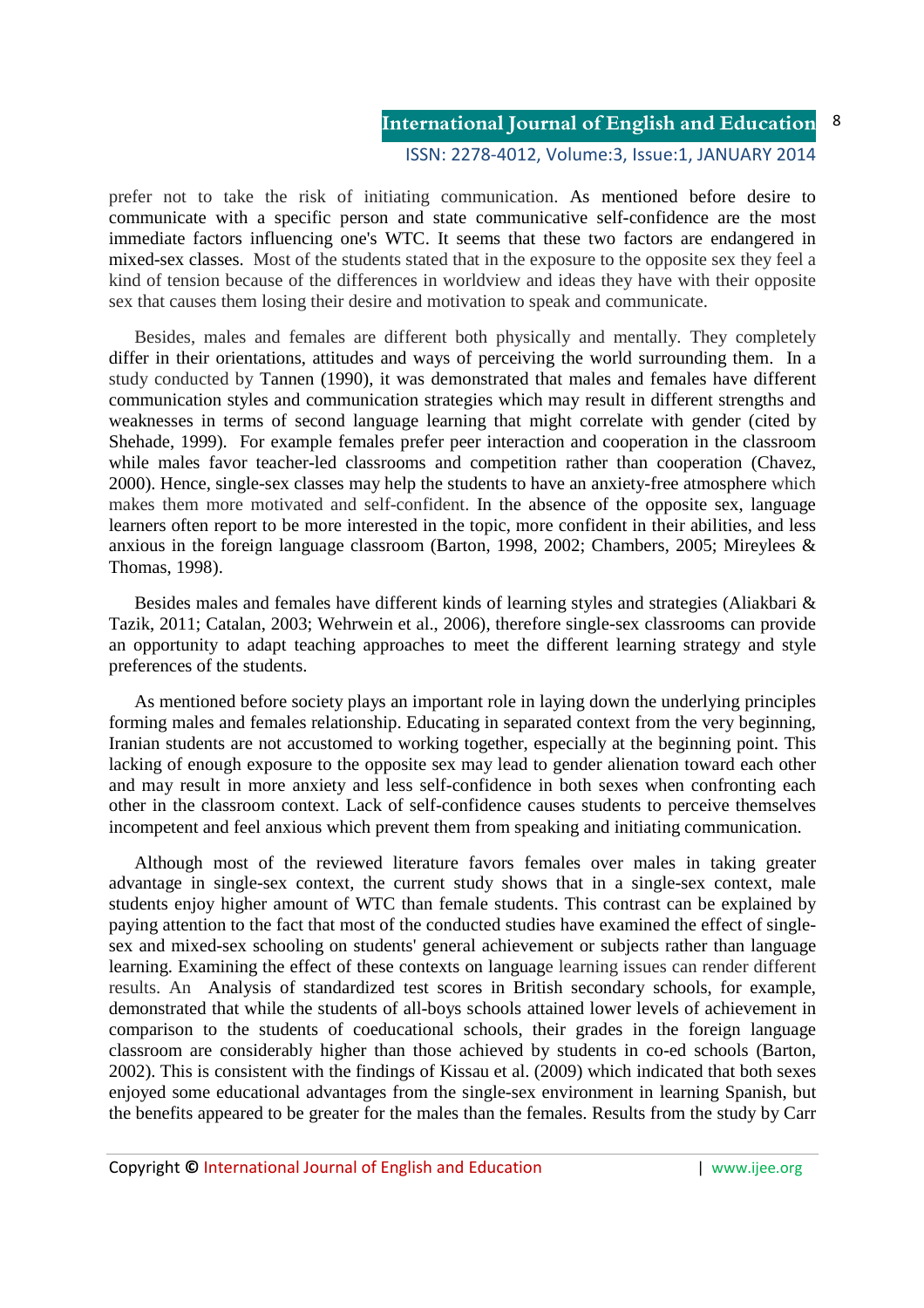9

and Pauwels (2006) indicated that boys are freer to be themselves in single-sex foreign language classrooms. Being free of the other sex's presence anxiety, males can focus more as they no longer need to impress their opposite sex. They can start speaking and propounding their ideas and posing questions in the other language freely without the fear of how they may be interpreted and thought of by females.

Regarding mixed-sex context, males' and females' WTC inside the classroom does not differ significantly while females are more willing to communicate outside the classroom in comparison to the males studying English in the mixed-sex context.

Inside the classroom, both males and females are under peer pressure, they both feel anxious toward receiving the negative feedback from the opposite sex, so being equally willing to communicate is not illogical.

Females' choosing their own interlocutor can be one reason justifying their higher amount of WTC outside the classroom. In a classroom context, this decision is made by the supervisor of the institute and students themselves have no control over this. They should work with students who are not familiar to them. But when it comes to practice speaking outside the classroom, they are the ones who choose their special addressees with whom they feel completely at ease. Hence this gives them a sense of control that lowers their anxiety.

The second question addressed the effect of gender on WTC. It was demonstrated that males are more willing to communicate than females. There are a number of studies suggesting that men listen less and talk more than women (Catalan, 2003; Fishman 1980; Holmes 1988, 1994; Thorne & Henley 1975; West & Zimmerman 1983) despite the belief which considers females as more talkative. Likewise, Gass and Varonis (1986) and Pica et al*.* (1989) reported that men use the conversation in a way that allow them to retain the turn, enjoy a greater amount of talk, and thus produce a greater amount of comprehensible output than women (cited by Shehade, 1999). Instinctively males tend to be dominators in every field and that is why they try to keep the turn and dominate the conversion. In generating such kinds of feelings, society plays a fundamental role. Traditionally, Iran had a kind of male-dominated orientation. Although this view has been changed in the recent years and females' contributions are seen in every major part of the society, the spirit of male domination has not disappeared yet. Indeed, passing of some ideas and biases from one generation to the next is something inevitable. Inheriting this kind of feeling, males may feel more self-confident in their daily interactions. Society defines the kind of relationship. In Iran males feel freer to initiate communication with whoever they like to while for females this action is regarded as something disagreeable. This kind of self-confidence and lack of anxiety make them more willing to communicate than females.

### **5. Conclusion**

Examining the effect of single-sex and mixed-sex context on WTC, we demonstrated that Iranian students studying English as a foreign language in a single-sex context are more willing to communicate than their counterparts studying in a mixed-sex context. Also, it was found that Iranian males enjoy higher amount of willingness to communicate than females. Speaking English is one of the most demanding skills and that is why further research is needed to verify this effect.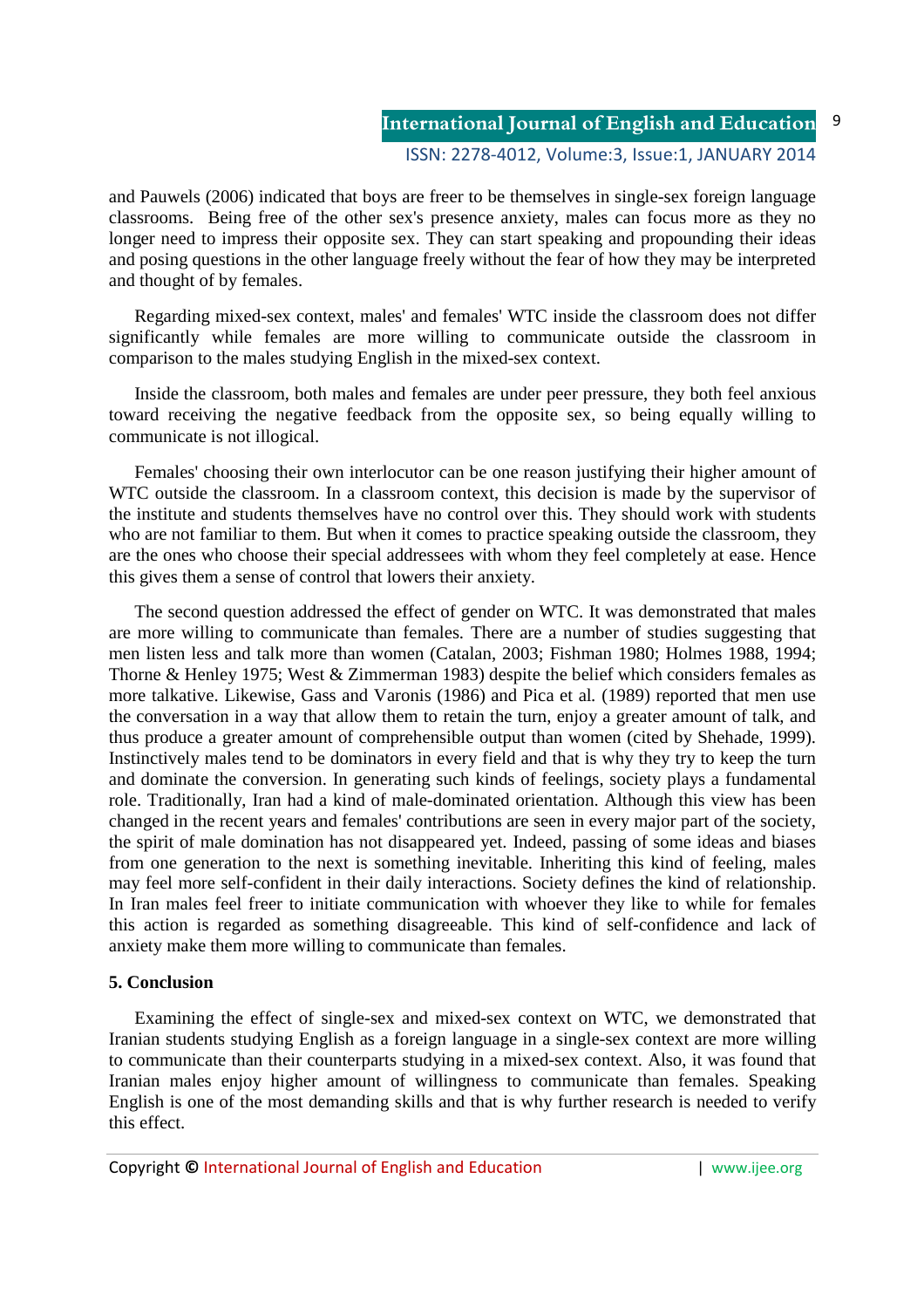#### **International Journal of English and Education** ISSN: 2278-4012, Volume:3, Issue:1, JANUARY 2014 10

There are some limitations in the current study. One which worth considering is that the findings of this study are restricted to private language institutes rather than public schools. Another one is that, due to the learning situation of Iran (public schools are single-sex), these findings cannot be generalized over other EFL learners outside Iran. A major limitation of this study is that since Iranian students study English as EFL learners and they don't usually have the opportunity to communicate in English outside the classroom, the results regarding WTC outside the classroom need to be interpreted with great caution.

These findings offer a significant contribution to the existing body of knowledge in the field especially with regard to the fact that studies of this kind have not been conducted in Iran as an EFL context and in many other countries - to the extent of the present researchers' knowledge. Future research needs to address qualitative aspects of the effect. Due to the importance of WTC in language learning, conducting these kinds of studies seems quite helpful and essential.

### **6. References**

- Aliakbari, M., Tazik, K., 2011. On the Relationship between Gender and Perceptual Language Learning Styles: The Case of Iranian Academic EFL Learners. Educational Psychology 31, 657-674.
- Baker, S. C., MacIntyre, P.D., 2000. The role of gender and immersion in communication and second language orientations. Language Learning 50, 311-341.
- Barton, A., 1998. Unlikely linguists? Raising achievement in modern languages in all-boy teaching groups. The Linguist 37, 80-83.
- Barton, A., 2002. Teaching foreign modern foreign languages to single-sex classes. Language Learning Journal 25, 8-14.
- Brutsaert, H., 2001. Co-educatie. Studiekansen en kwaliteit van het schoolleven. Garant, Leuven and Apeldoorn.
- Brutsaert, H., Van Houtte, M., 2002. Girls' and boys' sense of belonging in single-sex versus coeducational schools. Research Education 68, 48-56.
- Burgess, A., 1990. Co-education: the disadvantages for school girls. Gender and Education 2, 91-5.
- Burgoon, J. K., 1976. The Unwillingness-to-Communicate Scale: development and validation. Communication monograph 43, 60-69.
- Cao, Y., Philp, J., 2006. Interactional context and willingness to communicate: a comparison of behavior in whole class, group and dyadic interaction. System 34, 480–493.
- Carpenter, P., Hayden, M., 1987. Girls' academic achievements: Single-sex versus coeducational schools in Australia. Sociology of Education 60, 156–167.
- Carr, J., Pauwels. A., 2006. Boys and foreign language learning: Real boys don't do languages. Palgrave MacMillan, New York.
- Catalán, R., M., J., 2003. Sex differences in L2 vocabulary learning strategies. International Journal of Applied Linguistics 13, 54-77.
- Chambers, G., 2005. Teaching modern foreign languages in single-sex classes in a coeducational context – review of a project in a North Yorkshire comprehensive school. Language Learning Journal 32, 45-54.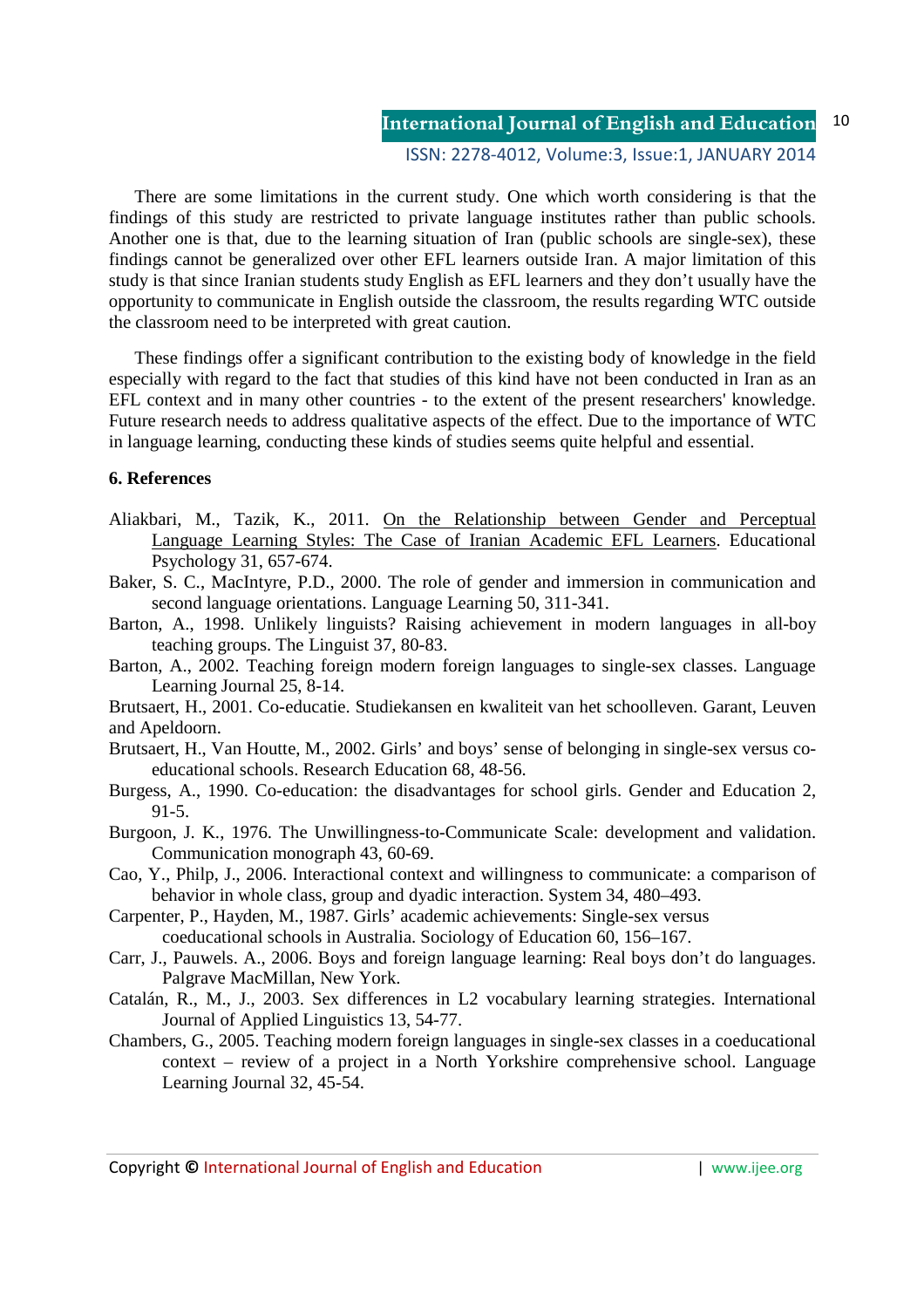#### **International Journal of English and Education** 11

#### ISSN: 2278-4012, Volume:3, Issue:1, JANUARY 2014

- Chavez, M., 2000. Teacher and student gender and peer group composition in German foreign language classroom discourse: An exploratory study. Journal of Pragmatics 32, 1019- 1058.
- Cheng, Y., Payne, J., Witherspoon, S., 1995. Science and Mathematics in full-time education after 16. Youth Cohort Report No. 36. Department for Education and Employment, London
- Clément, R., Baker, S., C., MacIntyre, P., D., 2003. Willingness to Communicate in a Second Language: The Effects of Context, Norms, and Vitality. Journal of Language and Social Psychology 22, 190-209.
- Finn, J., 1980. Sex differences in educational outcomes: A cross-national study. Sex Roles 6, 9- 25.
- Fisher, J., 1994. The case for girls-only schools. Education Review 8, 49-50.
- Fishman, P., 1980. Conversational insecurity, in: Cameron, D. (Ed.), The Feminist Critique of Language: A Reader. Routledge, London, pp. 234-241.
- Gaier, E. L., Monaco, N. M., 1992. Single-sex versus coeducational environment and achievement in adolescent females. Adolescence 27, 579-594.
- Gass, S., Varonis, E., 1986. Sex differences in non-native speaker-non-native speaker interactions, in: Day, R. (Ed.), Talking to Learn. Newbury House, Rowley, Mass, pp. 327- 52.
- Ghonsooly, B, Khajavy, H. Asadpour, S., 2012. Willingness to communicate in English among Iranian non-English major university students. Journal of Language and Social Psychology 31, 197-211.
- Hashimoto, Y., 2002. Motivation and willingness to communicate as predictors of reported L2 use: The Japanese ESL context. Second Language Studies 20, 29-70.
- Haw, K. F., 1994. Muslim girls' schools: a conflict of interests?. Gender and Education 6, 63 -76.
- Hazelgrove, S., 1994. The Student Experience. SRHE and Open University Press, Buckingham.
- Holmes, J., 1984. Hedging your bets and sitting on the fence: some evidence for hedges as support structures. Te Reo 27, 47-62.
- Holms, V. L., Esses, L. M., 1988. Factors influencing Canadian high school girls' career motivation. Psychology of Women Quarterly 12, 313–328.
- Kissau, S., Quach, L., Wang, C., 2008. Impact of Single-sex Instruction on Student Motivation to Learn Spanish. CJAL \* RCLA, 54-78.
- MacIntyre, P., Babin, P. A., Clement, R., 1999. Willingness to communicate: Antecedents and Consequences. Communication Quarterly 47, 215-229.
- Lippa, R. A., 1994. Introduction to social psychology, second ed. Brooks/Cole Publishing Company, California.
- MacIntyre, P. D., Baker, S. C., Cl´ement, R., Conrod, S., 2001. Willingness to communicate, social support, and language-learning orientations of immersion students. Studies in Second Language Acquisition 23, 369–388.
- MacIntyre, P. D., Baker, S. C., Cl´ement, R., Donovan, L. A. 2002. Sex and age effects on willingness to communicate, anxiety, perceived competence, and L2 motivation among junior high school French immersion students. Language Learning 52, 537–564.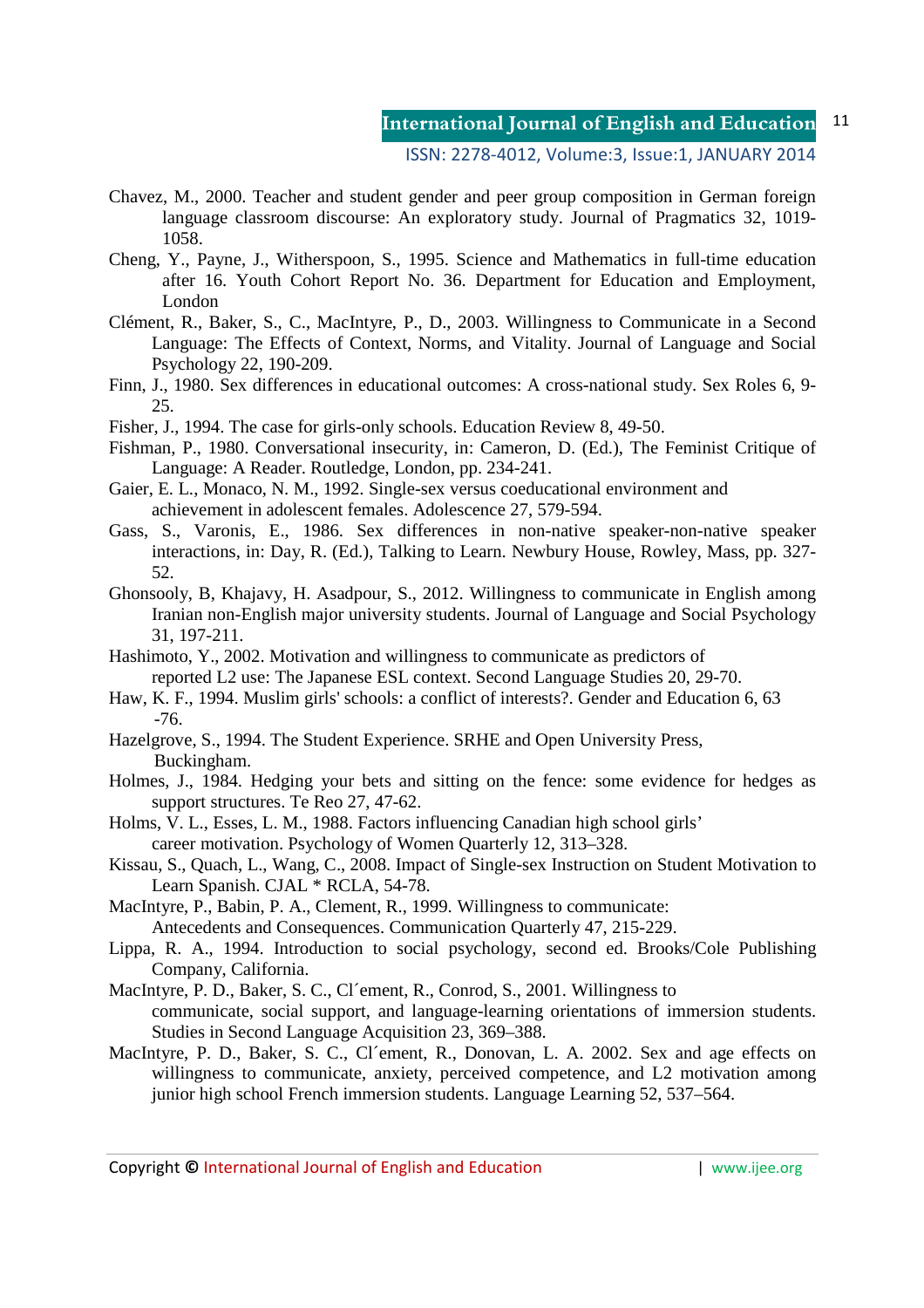- MacIntyre, P. D., Charos, C., 1996. Personality, attitudes, and affect as predictors of second language communication. Journal of Language and Social Psychology 15, 3–26.
- MacIntyre, P. D., Cle'ment, R., 1996. A model of willingness to communicate in a second language: The concept, its antecedents and implications. Paper presented at the World Congress of Applied Linguistics (AILA), Jyva¨skyla¨ , Finland.
- MacIntyre, P. D., Cle´ment, R., Do¨rnyei, Z., Noels, K. A., 1998. Conceptualizing willingness to communicate in a L2: A situational model of L2 confidence and affiliation. Modern Language Journal 82, 545–562.
- Mahony, P., 1985. Schools for the Boys?. Hutchinson, London.
- Marsh, H.W., 1989. Effects of attending single-sex and coeducational high schools on achievement, attitudes, behaviors, and sex differences. Journal of Educational Psychology 81, 70-85.
- Marsh, H., 1991. Public, Catholic single-sex and Catholic coeducational high schools: Their effects on achievement, affect and behaviors. American Journal of Education 99, 320-356.
- Marsh, H.W., Smith, I.D., Marsh, M. Owens, L., 1988. The transition from single-sex to coeducational high schools: Effects on multiple dimensions of self-concept and on academic achievement. American Educational Research Journal 25, 237-269.
- McCroskey, J. C., 1992. Reliability and validity of the willingness to communicate scale. Communication Quarterly 40, 16–25.
- McCroskey, J. C., Baer, J. E., 1985.Willingness to communicate: The construct and its measurement. Paper presented at the annual convention of the Speech Communication Association, Denver, CO.
- McCroskey, J. C., Daly, J. A., 1987. Personality and interpersonal communication. Sage, Newbury Park, CA.
- McCroskey, J. C., McCroskey, L. L., 1986. Predictors of willingness to communicate: Implications for screening and remediation. Paper presented at the annual convention of the International Communication Association, Chicago.
- McCroskey, J. C., Richmond, V. P., 1982. Communication apprehension and shyness: Conceptual and operational distinctions. Central States Speech Journal 33, 458–468.
- McCroskey, J. C., Richmond, V. P., 1987. Willingness to communicate, in: McCroskey, J. C., Daly, J. A. (Eds.), Personality and interpersonal communication. Sage, Newbury Park, CA, pp. 129–156.
- McCroskey, J. C., Richmond, V. P., 1990. Willingness to communicate: Differing cultural perspectives. Southern Communication Journal 56, 72–77.
- McCroskey, J. C., Richmond, V. P., 1991. Willingness to communicate: A cognitive perspective, in: Booth-Butterfield, M. (Eds.), Communication, cognition and anxiety. Sage, Newbury Park, CA, pp. 19–37.
- Miller, P., Dale, R.R., 1974. A comparison of the degree results of university students from coeducational and single-sex schools. British Journal of Educational Psychology 44, 307-308.
- Mireylees, J., Thomas, A., 1998. French and the single-sex classroom. Times Educational Supplement, 18-19.
- Mortensen, D. C., Arnston, P. H., Lustig, M., 1977. The measurement of verbal predispositions: Scale development and application. Human Communication Research 3, 146–158.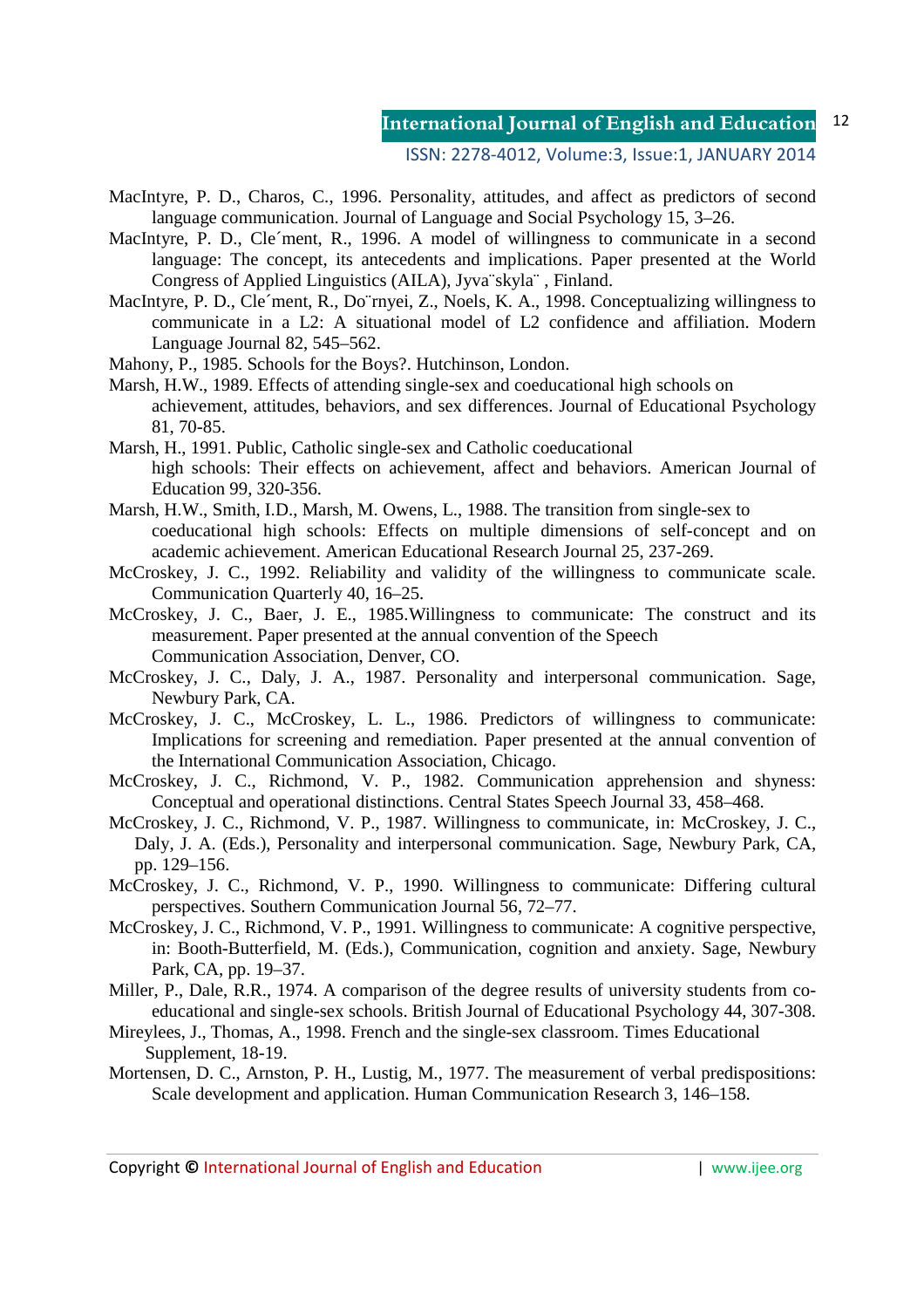- Oslar, A., Hussain, L., 1995. Parental choice and schooling: some factors influencing muslim mothers' decisions about the education of their daughters. Cambridge Journal of Education 25, 327-47.
- Peng, J. E., Woodrow, L., 2010. Willingness to Communicate in English: A Model in the Chinese EFL Classroom Context. Language Learning 60, 834–876.
- Pica, T., Holliday, L., Lewis, N., Morgenthaler, L., 1989. Comprehensible output as an outcome of linguistic demands on the learner. Studies in Second Language Acquisition 11, 63-90.
- Price, J., 1993. We're just here to make up the numbers really: the experience of girls in boys' public schools, in: Walford, G. (Eds.), The Private Schooling of Girls Past and Present. Woburn, London.
- Riordan, C., 1985. Public and catholic schooling: The effects of gender context policy. American Journal of Education 5, 518-540.
- Robinson, P., Smithers, A., 1999. Should the sexes be separated for secondary education: comparisons of single‐sex and co‐educational schools?. Research Papers in Education 14, 23-49.
- Rowe, K.,1988. Single-sex and mixed-sex classes: The effects of class type on student achievement, confidence and participation in mathematics. Australian Journal of Education 32, 180-202.
- Rutter, M., Maughan, B., Mortimore, P., Ouston, J., 1979. Fifteen thousand hours: Secondary schools and their effects on children. Open Books, London.
- Sax, L., J., Arms, E., Woodruff, M., Riggers, T., Eagan, K., 2009. Women Graduates of Single-Sex and Coeducational High Schools: Differences in their Characteristics and the Transition to College. Sudikoff Family Institute for Education & New Media, Los Angeles.
- Shaikh, S., Kelly, A., 1989. To mix or not to mix: Pakistani girls in British schools Educational Research 31, 10-25.
- Shehadeh, A., 1999. Gender differences and equal opportunities in the ESL classroom. ELT Journal 53, 256-261.
- Shmurak, C. B., 1998. Voices of hope: Adolescent girls at single-sex and coeducational schools. Peter Lang, New York.
- Tannen, D., 1990. You Just Don't Understand: Women and Men in Conversation. Cambridge University Press, Cambridge.
- Thompson, J.S., 2003. The effect of single-sex secondary schooling on women's choice of college major. Sociological Perspectives 46, 257-278.
- Thorne, B., Henley, M., 1975. Language and sex: difference and dominance. Newbury House, Rowley, Mass.
- Wehrwein, E., A., Lujan, H., L., DiCarlo, S., E., 2007. Gender differences in learning style preferences among undergraduate physiology students. Gender and Learning 31, 153-157.
- West, A. Hunter, J., 1993. Parents' views on mixed and single-sex secondary schools. British Educational Research Journal 19, 369-79.
- West, C. Zimmerman, D., 1983. Small insults: A study of interruptions in cross-sex conversations between unacquainted persons, in: Thorne, B., Kramarae, C., Henley, N. (eds.), Language, Gender and Society. Newbury House Rowley, Mass, pp. 102-17.